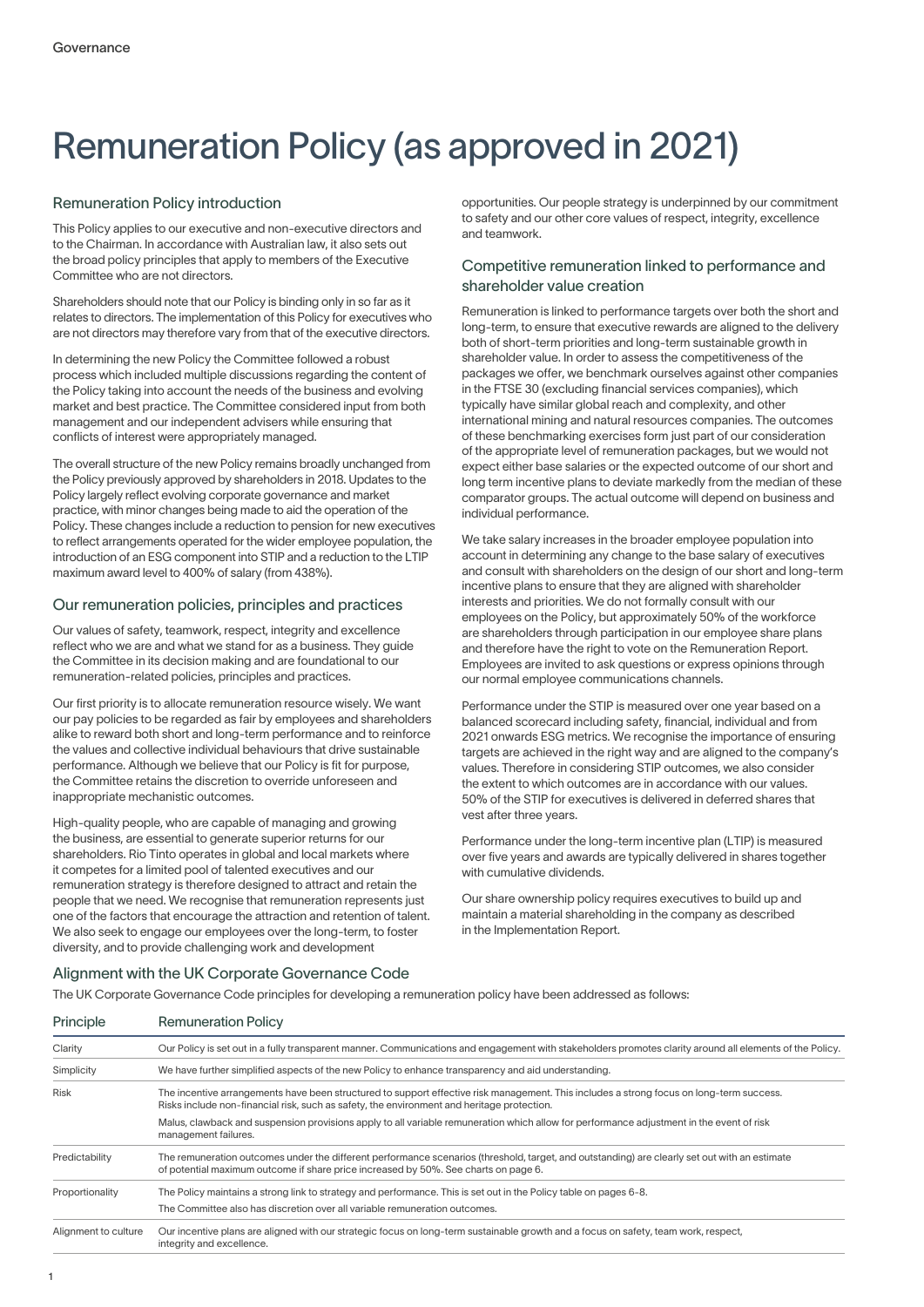# Executive remuneration structure – Policy table

The Policy set out on the following pages is designed to provide a total remuneration package that is appropriately balanced between fixed and variable components, with an emphasis on long-term variable pay. The remuneration structure for executives, including the relationship between each element of remuneration and Group performance, is summarised below.

# Remuneration arrangements – Fixed

## Base salary

## Link to Group performance and strategy

– We pay competitive salaries to hire, motivate and retain highly competent people drawn from a global talent pool.

## **Operation**

- Base salary provides the main fixed element of the remuneration package.
- Base salaries are reviewed annually, with a maximum individual increase of 5% plus CPI per annum. An individual increase may be higher than this in the circumstances described below.
- Any increase is generally aligned with the average base salary increases applying to the broader employee population unless there were significant changes to an individual's role and/or responsibilities during the year. Any increases are determined with reference to underlying Group and individual performance, global economic conditions, role responsibilities, an assessment against relevant comparator groups and internal relativities.
- An increase above the maximum noted above may be made in the event of promotion or increase in responsibility or where the executive's base salary is significantly below market positioning.
- Benchmarking is undertaken periodically but not annually, and our intention is to apply judgment in evaluating market data.

## Pension or superannuation

## Link to Group performance and strategy

– We provide locally competitive post-employment benefits in a cost-efficient manner in order to hire and retain.

## Operation

- Employment benefits typically include participation in a pension plan, superannuation fund, or a cash allowance to contribute to a personal pension or superannuation fund, which are aligned with the arrangements for the broader workforce of the country of residence.
- The maximum annual benefit is set to reflect the pension arrangements for the wider employee population. This is currently capped at 14% of salary but may be adjusted to reflect changes in arrangements for the wider employee population.

# Other benefits

## Link to Group performance and strategy

– We provide competitive other benefits in a cost-efficient manner in order to hire and retain.

## **Operation**

- Other benefits may include, but are not limited to, private healthcare cover for the executive and their dependents, life insurance, accident insurance, professional advice, participation in local flexible benefit programmes and certain other minor benefits (including modest retirement gifts in applicable circumstances, occasional spouse travel in support of the business, any Rio Tinto business expenses which are deemed to be taxable and any tax the company has paid on their behalf).
- Secondment, relocation and localisation benefits (for example, housing, tax equalisation, cost of living allowance, periodic visits home for the executive and their family and where relevant, transfer and localisation payments) may also be made to and on behalf of executives living outside their home country.
- Other benefits are paid at cost and, given the nature and variety of the items, there is no formal maximum level of company contribution.

Further details on the KPIs used to assess Group performance are provided in the Strategic Report.

Any commitment made before this Policy takes effect or before an executive became or becomes a director will be honoured even if it is not consistent with this or any subsequent Policy.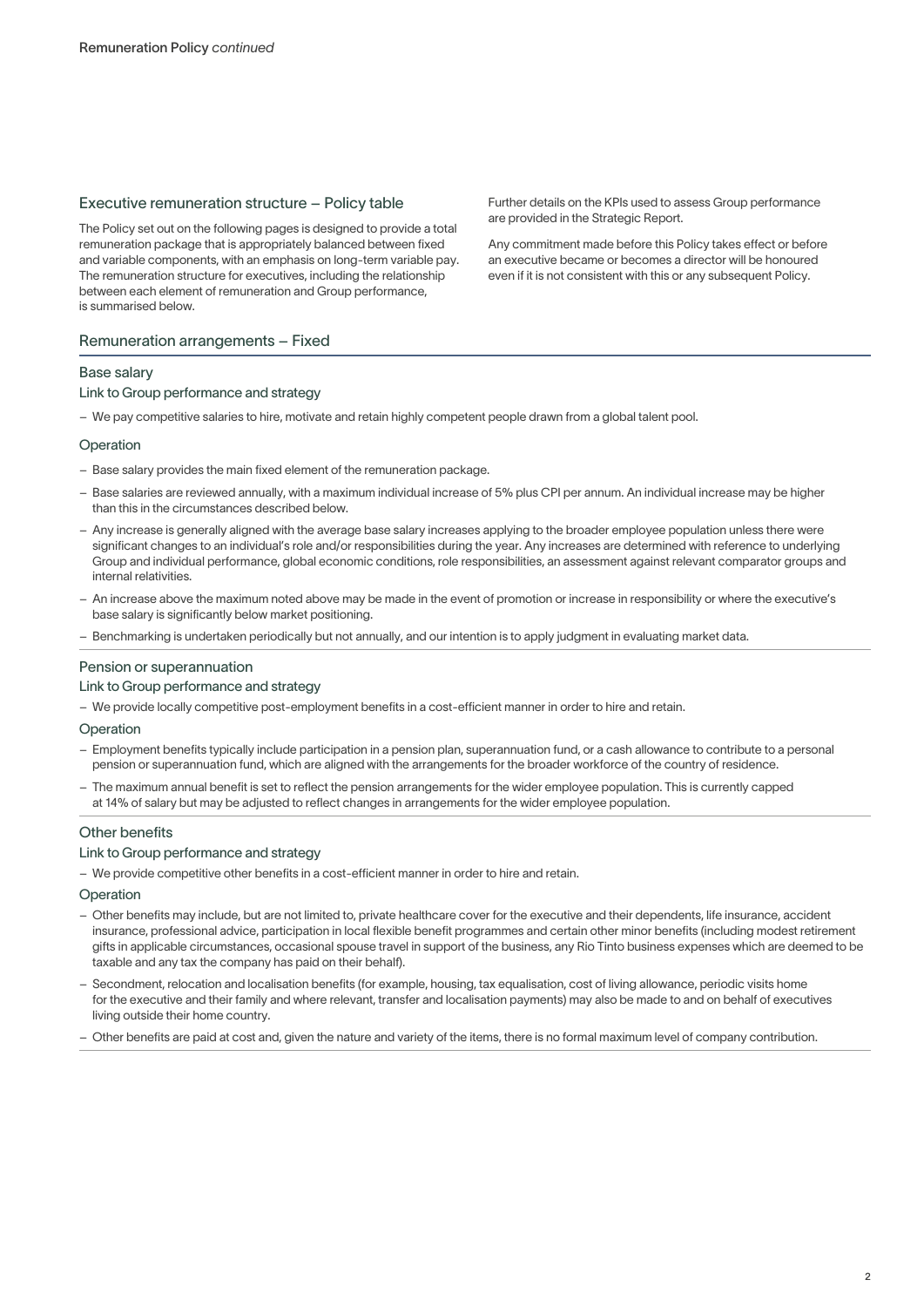# Remuneration arrangements – Performance-related (At risk)

# Short-term incentive plan (STIP)

## Link to Group performance and strategy

- STIP focuses participants on achieving demanding annual performance goals, which are based on the Group's priorities, in pursuit of the creation of sustainable value for our stakeholders.
- We demand that sustainable business practices are adhered to, particularly in the context of safety and ESG.
- We consider the individual performance of our executives against our values. The way we work outlines how we deliver both our purpose and strategy. It makes clear how all employees should behave, in accordance with our values of safety, team work, respect, integrity and excellence.

## Operation

- Nil award for threshold performance and 100% for outstanding. Between threshold and outstanding, the award is normally pro-rated on a straight line basis between these points.
- The maximum award is capped at 200% of base salary for all executives. Any outcome from the formulaic STIP calculation is subject to the exercise of discretion by the Committee.
- A scorecard based on the Group's priorities is established for each executive at the commencement of the financial year. The measures and the relative weightings are selected by the Committee in order to drive business performance for the current year, including the achievement of financial, safety, ESG and other individual business outcomes that are priorities for the financial year in question. At least 50% of the measures will relate to financial performance and a significant component will relate to safety performance.
- We expect to disclose the measures, weightings and targets for safety and ESG goals at the beginning of each year. In the area of financial and individual goals, we will, at the beginning of each year, disclose the measures and weightings only, because we regard the targets as commercially sensitive. However, we intend to disclose these targets and outcomes retrospectively.
- In making its year-end determination of STIP awards, the Committee seeks to ensure that actual performance is directly comparable to the targets set at the beginning of the year. This may result in adjustments to the targets or to the assessed results being made by the Committee (in particular to take account of events outside management's control), to ensure a like-for-like comparison. Both upward and downward adjustments can be made, with reference to principles agreed by the Committee, to ensure the outcomes are fair.
- Safety KPIs comprise a significant portion of the STIP for executives, and any fatality will have a material impact on the STIP result for all executives.
- Malus, clawback and suspension provisions that apply are set out later in the Policy.

# Bonus deferral

## Link to Group performance and strategy

– Ensures ongoing alignment between executives and shareholders through deferral of part of the STIP award into Rio Tinto shares.

#### **Operation**

- Normally 50% of the STIP is delivered in bonus deferred shares (known as a Bonus Deferral Award (BDA)) with the remainder delivered in cash with no deferral.
- BDAs normally vest in the December of the third year after the end of the STIP performance year to which they relate.
- Dividends (or equivalents) may accrue in respect of any BDA that vest.
- Where permitted by the plan rules, and where the Committee so decides, awards may be made or satisfied in cash in lieu of shares. Awards are normally, but not exclusively, granted with an intention to settle in shares.
- BDAs vest on a change of control.
- Malus, clawback and suspension provisions that apply are set out later in the Policy.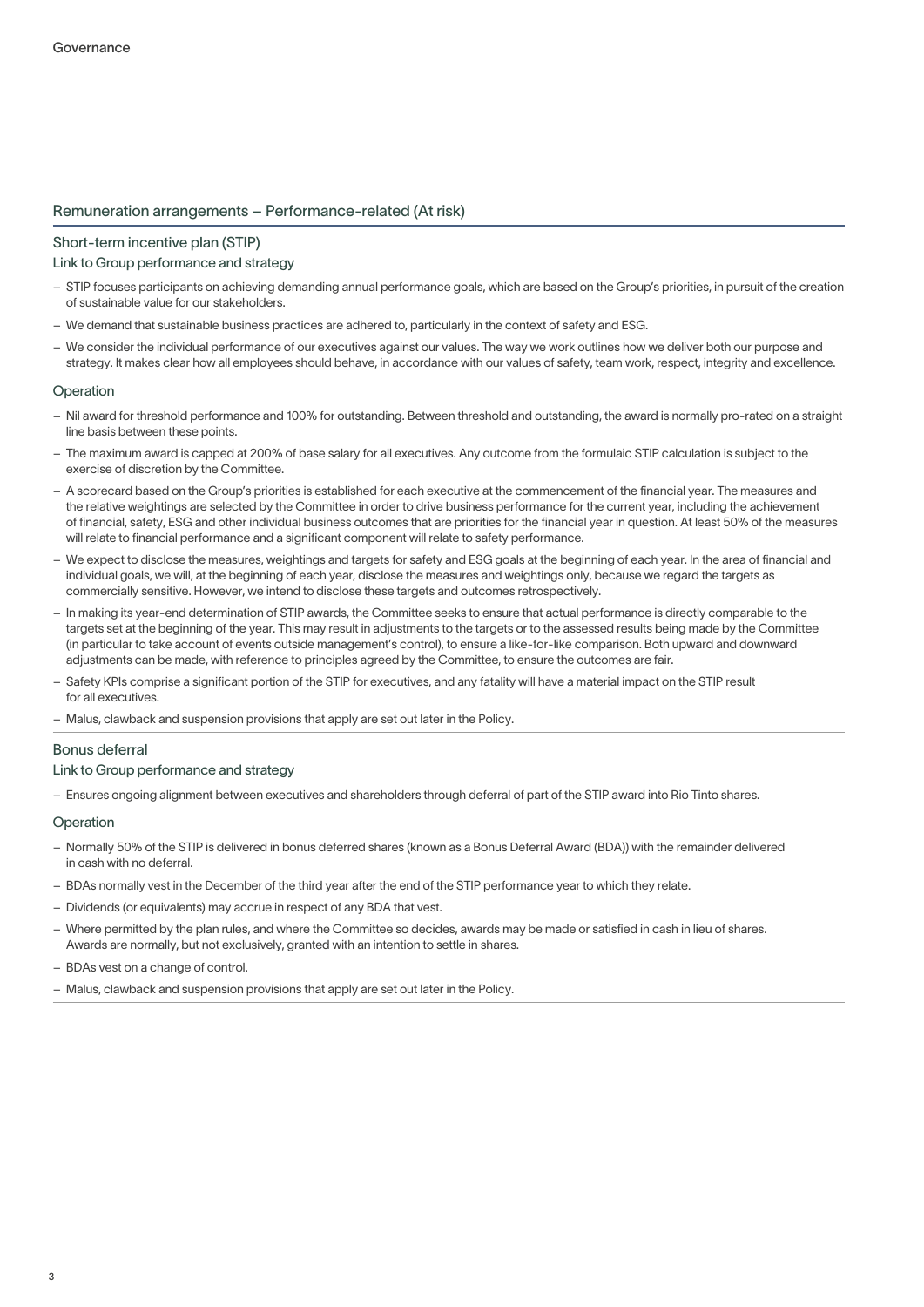# Remuneration arrangements – Performance-related (At risk)

# Performance Share Awards (PSA) under the long-term incentive plan (LTIP) Link to Group performance and strategy

- PSAs are designed to provide a simple and transparent mechanism for aligning executive reward with the execution of an effective business strategy that delivers superior long-term shareholder returns.
- Award levels are set to provide substantive focus on and reward long-term performance. PSAs are the most significant component within the remuneration package and are calibrated so as to ensure the overall competitiveness of the remuneration package.

## Operation

- PSAs are conditional share awards (or economic equivalent) that vest subject to the achievement of stretching performance conditions and continued employment.
- The Committee will set performance conditions aligned with the Group's long-term strategic objectives for each PSA grant. Relative TSR has been chosen as the current measure of long-term performance as it provides an objective external assessment over a sustained period on a basis that is familiar to shareholders. Whilst we expect TSR will remain a key performance metric, the Committee retains the discretion to adjust the performance measures and weightings as appropriate. For the 2021 awards, there is no intention to make any adjustments to the two TSR performance metrics and their weighting.
- PSA are normally only released after five years. Currently awards are subject to a five-year performance period.
- Awards have a maximum face value of 400% of base salary which is currently determined using the average share price of the prior financial year. Actual annual award levels may vary for each executive.
- Threshold performance would result in the vesting of up to 22.5% of the face value of an award.
- Dividends (or equivalents) may accrue in respect of any PSA that vest.
- Where permitted by the plan rules, and where the Committee so decides, awards may be made or satisfied in cash in lieu of shares. Awards are normally, but not exclusively, granted with an intention to settle in shares.
- Awards and performance conditions may be adjusted to take account of variations of share capital and other transactions. Subject to this Policy, performance conditions may also be amended in other circumstances if the Committee considers that a changed performance condition would be a fairer measure of performance.
- If there is a change of control, awards will vest to the extent performance conditions are then satisfied. Unless the Committee determines otherwise, if the change of control happens during the first 36 months from the date of grant of the award, the number of shares that can vest will be reduced pro rata. The Committee may, alternatively, with agreement of an acquiring company, replace a PSA with equivalent new awards over shares in the acquiring company.
- The Committee retains the discretion, where circumstances warrant, to amend performance conditions under the relevant plan rules. The Committee will seek to ensure that outcomes are fair and that they take account of the overall performance of the company during the performance period.
- Malus, clawback and suspension provisions apply (see page 5).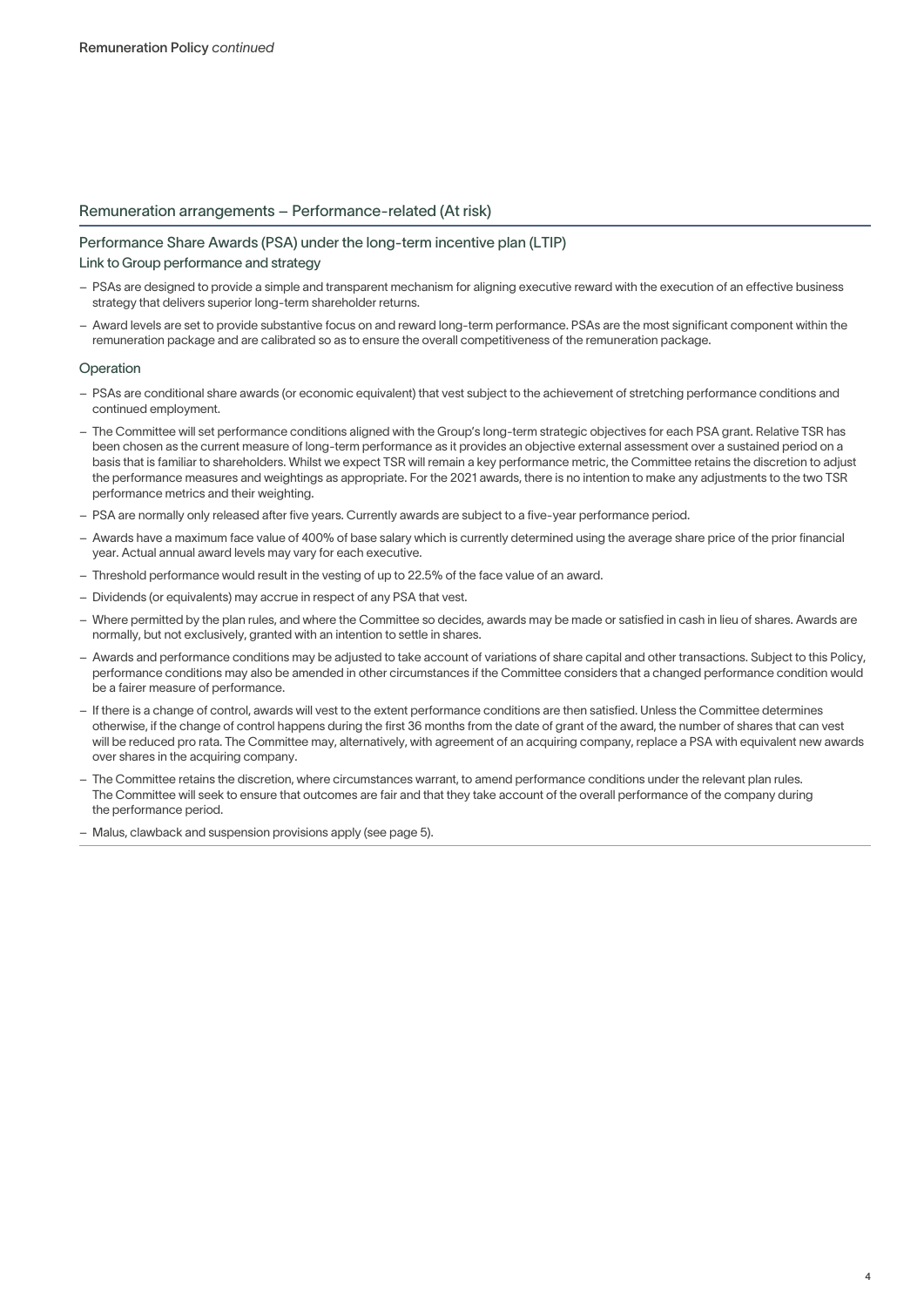# Shareholding guidelines

## Link to Group performance and strategy

– Shareholding guidelines align executives' interests with those of shareholders.

### Operation

– The Group understands the importance of and expects executives to build up and maintain a material shareholding in Rio Tinto. Executives should aim to reach a share ownership (defined below) in Rio Tinto shares equivalent in value to:

#### Chief Executive

4 x base salary

#### Other executives

- 3 x base salary for the Chief Financial Officer and up to 3 x base salary for other executives.
- The Committee generally expects executives to build up their shareholding over a five-year period. Longer periods may be accepted for new appointments, given the five-year vesting period for the PSA.
- Shares are treated as "owned" if they are not subject to restriction (e.g. additional performance conditions), which includes shares directly held by an executive and any shares where there is a beneficial interest. A beneficial interest includes any shares for which an executive receives the benefit of ownership (such as a right to receive dividends) without directly owning the shares. Given its mandatory nature and the absence of performance conditions, a value for unvested BDA is included with a 50% discount for the likely effects of taxation.
- Executive directors are expected to continue to meet the share ownership policy for two years after stepping down from the Board (or if the holding requirement is not met at this date, the relevant holding at the time). When considered alongside the existing leaver provisions for share awards, this will ensure that executive directors will remain aligned with shareholders for an extended period after ceasing employment.
- The Committee retains the discretion to enforce shareholding requirements through the application of malus to unvested share awards and/or scale back of future grants.

## Malus, clawback and suspension

"Malus", "clawback" and "suspension" provisions will apply to STIP and LTIP awards.

Under both the "malus" and "clawback" provisions, where the Committee determines that exceptional circumstances exist, the Committee may, at its discretion, reduce the number of shares to be received on vesting of an award, or, for a period of two years after the vesting of an award, the Committee can clawback value from a participant.

The circumstances under which the Committee exercises such discretion may include, inter alia:

- any fraud or misconduct by a participant or an exceptional event which has had, or may have, a material effect on the value or reputation of any member of the Group (excluding an exceptional event or events which have a material adverse effect on global macroeconomic conditions).
- an error in the Group's financial statements which requires a material downward restatement or is otherwise material or where information has emerged since the award date which would have affected the size of award granted or vested.
- where the Committee determines that the personal performance of a participant, of their product group or of the Group does not justify vesting or where the participant's conduct or performance has been in breach of their employment contract, any laws, rules or codes of conduct applicable to them or the standards reasonably expected of a person in their position.
- the performance of the company, business or undertaking in which a participant worked or works or for which he or she was or is directly or indirectly responsible is found to have been misstated or based upon any material misrepresentation and which resulted in the award being granted and/or vesting over a greater number of shares than would otherwise have been the case.
- where any team, business area, member of the Group or profit centre in which the participant works or worked has been found guilty in connection with any regulatory investigation or has been in breach of any laws, rules or codes of conduct applicable to it or the standards reasonably expected of it.
- where the Committee determines that there has been material damage to the Group's social licence to operate.
- a catastrophic safety or environmental event or events occurring in any part of the Group.

Under the suspension provisions, the Committee may suspend the vesting of an award (for up to five years) until the outcome of any internal or external investigation is concluded and may then reduce or lapse the participant's award based on the outcome of that investigation. Note that where suspension applies, the 24-month clawback period will not extend beyond the period commencing from the original vesting date.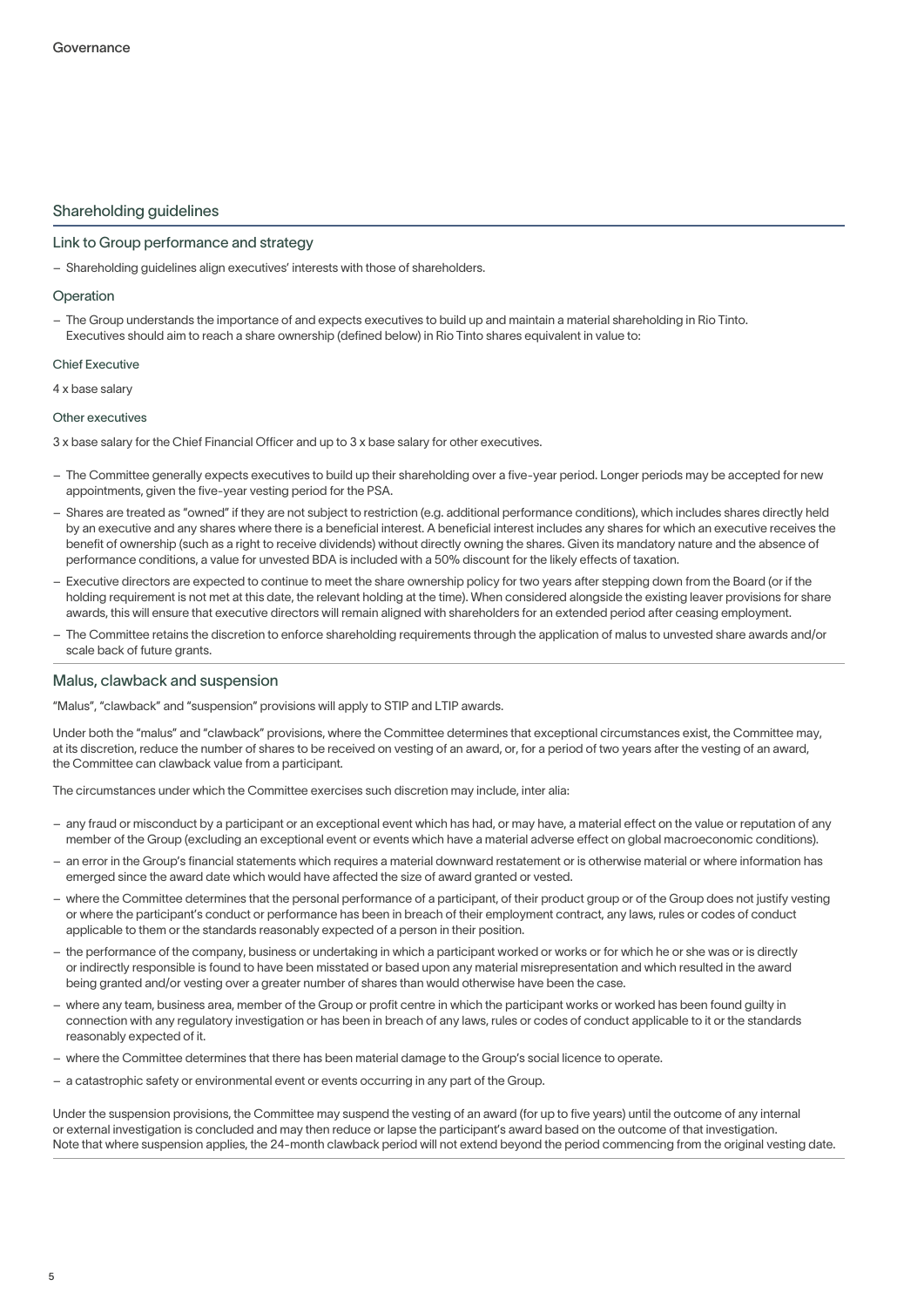# **Discretion**

The Committee recognises the importance of ensuring that the outcomes of the Group's executive pay arrangements described in this Policy properly reflect the Group's overall performance and risk appetite.

The Committee therefore reserves the right to review all remuneration outcomes arising from mechanistic application of performance conditions and to exercise discretion to make adjustments where such outcomes do not properly reflect underlying performance or the experience of shareholders or other stakeholders.

The Committee may at its discretion adjust and/or set different performance measures if events occur (such as a change in strategy, a material acquisition or divestment, a catastrophic safety or environmental incident, a change in control or other unexpected event) which cause the Committee to determine that the measures are no longer appropriate or in the best interests of shareholders or other stakeholders, and that amendment is required so that the measures, as far as possible, achieve their original purpose. Such discretion will be exercised judiciously and clearly disclosed and explained in the Implementation Report.

Any discretionary adjustments for directors will be disclosed in the Implementation Report for the relevant financial period.

# Total remuneration opportunity

The following charts provide an indication of the minimum, target and maximum total remuneration opportunity, subject to shareholder approval of the Remuneration Policy for the executive directors, together with the proportion of the package delivered through fixed and variable remuneration. The STIP and PSA are both performance-related remuneration.

# Potential value of 2021 remuneration package

**CEO** 

(£'000)

### Minimum

| 100%                                                                                            |     |                                               |                                                                                     |                                                                                                                                                         |         |                         | £1,394  |
|-------------------------------------------------------------------------------------------------|-----|-----------------------------------------------|-------------------------------------------------------------------------------------|---------------------------------------------------------------------------------------------------------------------------------------------------------|---------|-------------------------|---------|
| <b>Target</b>                                                                                   |     |                                               |                                                                                     |                                                                                                                                                         |         |                         |         |
| 29%                                                                                             | 24% | 47%                                           |                                                                                     |                                                                                                                                                         |         |                         | £4,844  |
| <b>Maximum</b>                                                                                  |     |                                               |                                                                                     |                                                                                                                                                         |         |                         |         |
| 17%                                                                                             | 28% |                                               | 55%                                                                                 |                                                                                                                                                         |         |                         | £8,294  |
| Maximum + 50% share price growth                                                                |     |                                               |                                                                                     |                                                                                                                                                         |         |                         |         |
| 13%                                                                                             | 22% |                                               | 43%                                                                                 |                                                                                                                                                         | 22%     |                         | £10,594 |
| $\blacksquare$ Fixed pay<br>$\blacksquare$ STIP<br>$\blacksquare$ PSA<br>50% share price growth |     |                                               | The following table provides the basis for the values included in the charts above: |                                                                                                                                                         |         |                         |         |
| Fixed (stated in £'000)                                                                         |     |                                               |                                                                                     | Base salary <sup>(a)</sup>                                                                                                                              | Pension | Benefits <sup>(b)</sup> | Total   |
| Jakob Stausholm                                                                                 |     |                                               |                                                                                     | £1,150                                                                                                                                                  | £161    | £83                     | £1,394  |
| (a) Base salary is the latest known salary.                                                     |     |                                               |                                                                                     | (b) The value of benefits is as per the 2020 benefits figure in the single total figure of remuneration table, as set out in the Implementation Report. |         |                         |         |
| Performance-related (At risk)                                                                   |     |                                               |                                                                                     |                                                                                                                                                         |         |                         |         |
| Target STIP and LTIP performance                                                                |     |                                               | - A STIP award of 50% of the maximum award (equates to 100% of base salary)         |                                                                                                                                                         |         |                         |         |
|                                                                                                 |     |                                               |                                                                                     | - Expected value of 2021 PSA of 50% of face value, calculated as 200% of base salary                                                                    |         |                         |         |
| Maximum STIP and LTIP performance                                                               |     | - A maximum STIP award of 200% of base salary |                                                                                     |                                                                                                                                                         |         |                         |         |
|                                                                                                 |     |                                               |                                                                                     | - Full vesting of 2021 PSA, calculated as 400% of base salary                                                                                           |         |                         |         |
|                                                                                                 |     |                                               |                                                                                     |                                                                                                                                                         |         |                         |         |

(a) PSAs granted under the LTIP consist of share awards only, measured at 2021 face value. This does not constitute an estimate of the value of awards that may potentially vest with respect to year-end 31 December 2025. An assumed 50% growth in share price has been included in the final illustration. No assumption has been made for payment of dividends.

(b) Further details of the 2021 PSA are disclosed in the 2020 Implementation Report.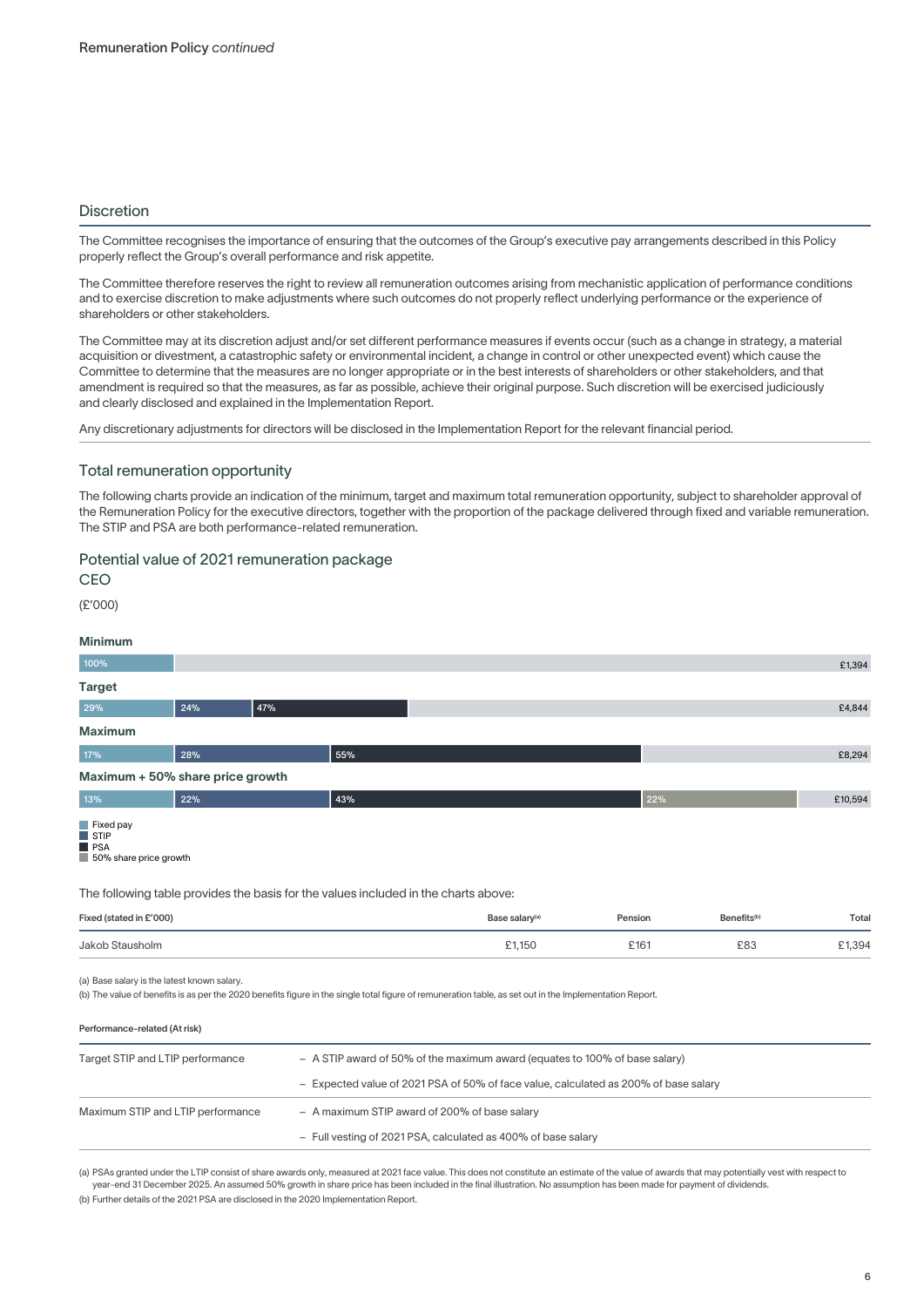## Recruitment remuneration

The table below sets out the policy for both internal and external recruitment. No form of "golden hello" will be provided upon recruitment. In the case of internal appointments, existing commitments will be honoured.

| Element                                                       | Recruitment policy                                                                                                                                                                                                                                                                                                                                                                                                                                                                                                                                                                                                                                                                                                                                                                                                                                                                                                                                                                                                                             |
|---------------------------------------------------------------|------------------------------------------------------------------------------------------------------------------------------------------------------------------------------------------------------------------------------------------------------------------------------------------------------------------------------------------------------------------------------------------------------------------------------------------------------------------------------------------------------------------------------------------------------------------------------------------------------------------------------------------------------------------------------------------------------------------------------------------------------------------------------------------------------------------------------------------------------------------------------------------------------------------------------------------------------------------------------------------------------------------------------------------------|
| Base salary                                                   | We aim to position base salary at an appropriate level, taking into consideration<br>a range of factors including the executive's current remuneration and experience,<br>internal relativities, an assessment against relevant comparator groups and cost.<br>If a new executive director is initially appointed at a lower rate, the Committee<br>retains the ability to award larger increases in subsequent years in order to<br>realign the salary over time as the individual develops in the role.                                                                                                                                                                                                                                                                                                                                                                                                                                                                                                                                      |
| Pension or superannuation                                     | Consistent with Policy table.                                                                                                                                                                                                                                                                                                                                                                                                                                                                                                                                                                                                                                                                                                                                                                                                                                                                                                                                                                                                                  |
| Other benefits                                                | Will be established in line with our Policy.                                                                                                                                                                                                                                                                                                                                                                                                                                                                                                                                                                                                                                                                                                                                                                                                                                                                                                                                                                                                   |
| Short-term incentive plan (STIP)                              | Eligible to take part in our STIP with maximum opportunity capped<br>at 200% of salary.                                                                                                                                                                                                                                                                                                                                                                                                                                                                                                                                                                                                                                                                                                                                                                                                                                                                                                                                                        |
| Performance Share Awards (PSA) under long-term incentive plan | Maximum face value of 400% of base salary in line with our Policy.                                                                                                                                                                                                                                                                                                                                                                                                                                                                                                                                                                                                                                                                                                                                                                                                                                                                                                                                                                             |
| Buy-out awards                                                | Any compensation provided to an executive recruited from outside the Group<br>for the forfeiture of remuneration arrangements on joining is considered<br>separately to the establishment of forward-looking annual remuneration<br>arrangements. Our policy with respect to such "buy-outs" is to determine<br>a reasonable level of award, on a like-for-like basis, consisting primarily<br>of equity-based awards, but also potentially cash, taking into consideration<br>the quantum of forfeited awards, their performance conditions and vesting<br>schedules. The Committee will obtain an independent external assessment of the<br>value of awards proposed to be bought out and retains discretion, subject to the<br>considerations noted above, to make such compensation as it deems necessary<br>and appropriate to secure the relevant executive's employment. The Committee's<br>intention is that buy-out compensation should include, where appropriate,<br>performance conditions and equivalent time frames for release. |
| Relocation-related support                                    | If the Committee concludes that it is necessary and appropriate to secure an<br>appointment, relocation-related support and international mobility benefits may<br>be provided depending on the circumstances and in line with the Group's<br>broader approach. Any relocation arrangements will be set out in the<br>Implementation Report.                                                                                                                                                                                                                                                                                                                                                                                                                                                                                                                                                                                                                                                                                                   |

# Executives' service contracts and termination

Under normal circumstances, executive directors will be offered service contracts which can be terminated by either party with up to 12 months' notice in writing. In exceptional circumstances, an initial notice period of up to 24 months during the first two years of employment, reducing to up to 12 months thereafter, may be necessary to secure an external appointment. In some circumstances, it may also be appropriate to use fixed-term contracts for executive directors.

Other executives are offered service contracts which can be terminated by the company with up to 12 months' notice in writing, and by the employee with either six or up to 12 months' notice in writing.

The contracts for executives include appropriate non-compete and restrictive covenants.

The current contract terms of directors and the other executives are included in the Implementation Report. The letters of appointment are available for inspection at Rio Tinto plc's registered office, and at its AGM.

Executives may be required to go on "garden leave" during all or part of their notice period and may receive their base salary, STIP and other benefits during the notice period (or the cash equivalent). Where applicable, tax equalisation and other expatriate benefits will continue in accordance with the executive's prevailing terms and conditions.

If termination is a result of redundancy, the terms of the relevant local policy or practice will apply in the same way as for other local employees.

The STIP and LTIP rules govern the entitlements that executives may have under those plans upon termination of employment.

The concept of an "eligible leaver" is defined in the relevant plan rules. In general terms, an eligible leaver is an executive who leaves the Group by reason of ill-health; injury; disability (as determined by the executive's employer); retirement with company consent; redundancy; transfer of the undertaking in which the executive works; change of control of the executive's employing company; or death. In addition, the plan rules afford discretion to the Committee to award eligible leaver status in other circumstances.

In the case of dismissal for cause, the company can terminate employment without notice and without payment of any salary or compensation in lieu of notice. Outstanding awards under any of the Group's long-term incentive plans may be forfeited in these circumstances.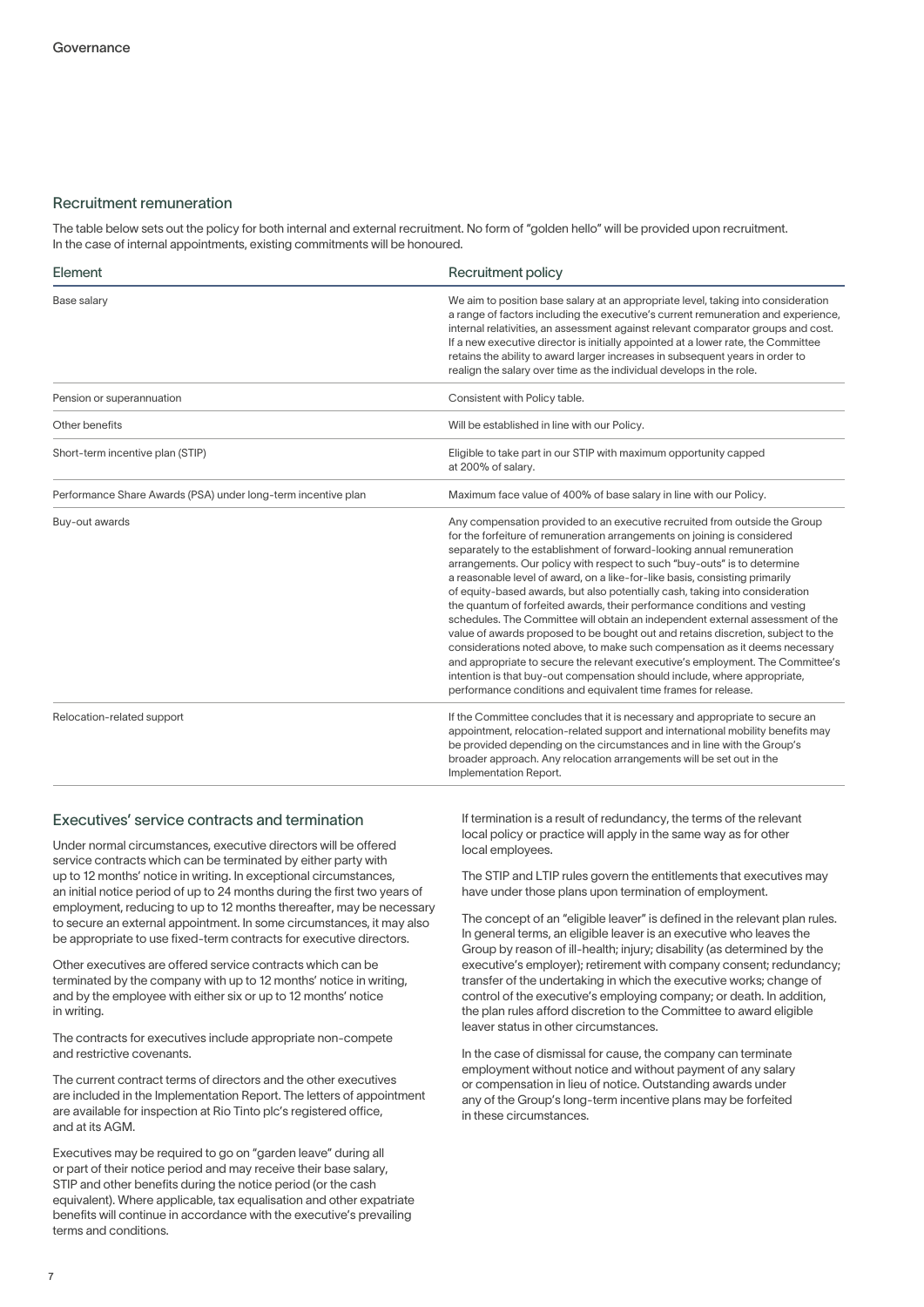If an executive resigns or is dismissed for misconduct, or as the result of malus being applied in accordance with the plan rules, share awards will lapse.

The table below sets out the policy on termination for eligible leavers:

| Element                                    | <b>Termination policy</b>                                                                                                                                                                                                                                                                                                                                                                                                                                                                                              |  |  |  |
|--------------------------------------------|------------------------------------------------------------------------------------------------------------------------------------------------------------------------------------------------------------------------------------------------------------------------------------------------------------------------------------------------------------------------------------------------------------------------------------------------------------------------------------------------------------------------|--|--|--|
| Base salary, pension<br>and other benefits | Pay of base salary in lieu of any unexpired notice which may be paid progressively in instalments over the notice period.<br>The Committee will for executive directors (to the extent permitted by relevant law) have regard to the executive director's<br>ability to mitigate his or her loss in assessing the payment to be made.                                                                                                                                                                                  |  |  |  |
|                                            | Executive directors and their dependants may also be eligible for post-retirement benefits such as medical and life insurance.<br>The company may also agree to continue certain other benefits for a period following termination where the arrangements are<br>provided under term contracts or in accordance with the terms of the service contract, for example, payment for financial<br>advice, tax advice and preparation of tax returns for a tax year. In some cases, they may receive a modest leaving gift. |  |  |  |
| Short-term<br>incentive plan               | If an eligible leaver leaves the Group during a performance year, the Committee may determine in its absolute discretion<br>to award a pro rata portion of the STIP based on the amount of the year served and based on actual assessment of performance<br>against targets. Any cash payment will be made at the normal STIP payment date and no portion of the award will be deferred<br>into shares.                                                                                                                |  |  |  |
|                                            | If an executive provides the company notice of their resignation during the performance year, but does not leave the Group<br>until after the end of the performance year, the Committee may determine in its absolute discretion to make an award under<br>the STIP. In these circumstances, the executive will only be eligible to receive the cash portion of the award and will forfeit<br>the deferred shares portion. Any cash payment will be made at the normal STIP payment date.                             |  |  |  |
|                                            | No STIP award will be made where an executive who is not an eligible leaver leaves the Group, resigns or is terminated for<br>cause prior to the end of the performance year.                                                                                                                                                                                                                                                                                                                                          |  |  |  |
| <b>Bonus Deferral</b><br>Awards (BDA)      | BDA will normally vest on the scheduled vesting date. There will be no pro-rating of BDA.                                                                                                                                                                                                                                                                                                                                                                                                                              |  |  |  |
| Performance Share Awards (PSA)             | PSA will normally be retained, and vest on the scheduled vesting date, subject to time pro-rating and the satisfaction<br>of any performance conditions.                                                                                                                                                                                                                                                                                                                                                               |  |  |  |
|                                            | PSA will be pro-rated over 36 months from the grant date.                                                                                                                                                                                                                                                                                                                                                                                                                                                              |  |  |  |
| Management Share Awards (MSA)              | Any MSA granted prior to appointment will normally be retained, and vest, at the Committee's discretion, at the scheduled<br>vesting date (although awards for US taxpayers may vest on leaving).                                                                                                                                                                                                                                                                                                                      |  |  |  |
|                                            | MSA will be reduced pro rata to reflect the period of employment between the date of grant of the award and the normal<br>vesting date.                                                                                                                                                                                                                                                                                                                                                                                |  |  |  |
| All employee share plans                   | All employee share awards will normally vest on or shortly after leaving. There will be no pro rata reduction of awards.                                                                                                                                                                                                                                                                                                                                                                                               |  |  |  |
| Dividend shares                            | Any dividend equivalent shares will be calculated on the vesting of all share awards.                                                                                                                                                                                                                                                                                                                                                                                                                                  |  |  |  |
| Repatriation                               | On termination, the company will pay relocation or expatriation benefits as agreed at the time of the original expatriation<br>and/or in accordance with applicable legislation and internal policies on travel and relocation.                                                                                                                                                                                                                                                                                        |  |  |  |
| Accrued but untaken leave                  | Accrued but untaken annual leave and any long service leave will be paid out on termination, in accordance with the relevant<br>country legislation and applicable practice applying to all employees.                                                                                                                                                                                                                                                                                                                 |  |  |  |
| Legal expenses                             | The company may pay reasonable legal and other professional fees (including outplacement support) to or in respect<br>of an executive in connection with the termination of his or her employment.                                                                                                                                                                                                                                                                                                                     |  |  |  |
| Settlement claims                          | Subject to the approval of the Committee, the company may pay such amount as it determines is reasonable to settle any<br>claims that an executive may have in connection with the termination of his or her employment.                                                                                                                                                                                                                                                                                               |  |  |  |
| Restrictive covenants                      | While our employment agreements include appropriate restrictive covenants as a matter of practice, the Policy provides<br>additional flexibility to make payments in respect of expanding or enhancing existing covenants to protect Rio Tinto and<br>its shareholders. The amount of such payment will be determined by the Committee based on the content and duration<br>of the covenant.                                                                                                                           |  |  |  |